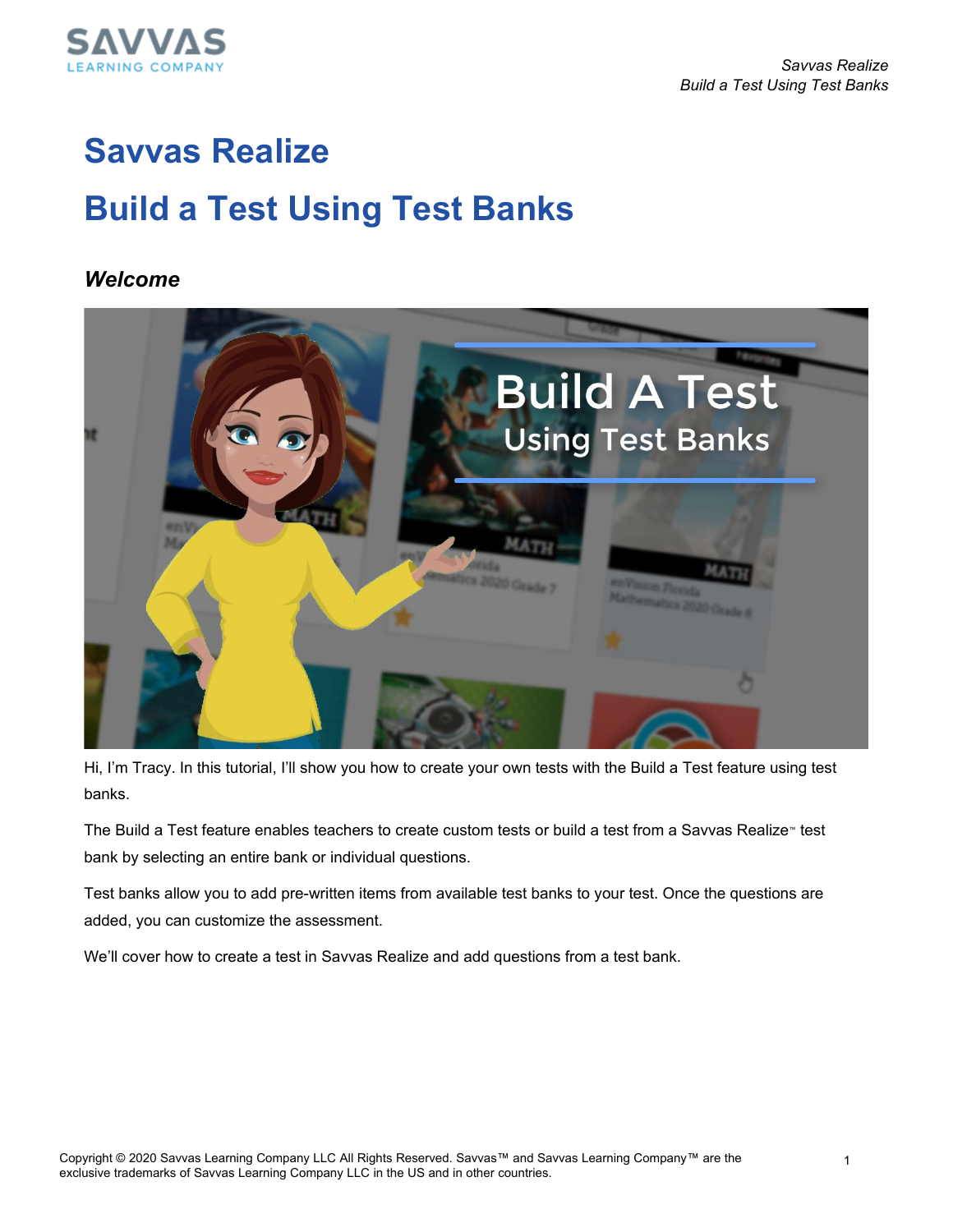# *Create A Test*

|                       | List view<br>Thumbnail view         |  |
|-----------------------|-------------------------------------|--|
|                       |                                     |  |
|                       |                                     |  |
|                       | <b>O</b> Create Content<br>▼        |  |
| >                     | <b>1</b> Upload a file              |  |
|                       | % Add a link                        |  |
|                       | Build <sub>le</sub> test            |  |
| C Customize<br>ources | Rearrange<br>$\ddot{\textbf{r}}$    |  |
|                       | <b>My Content</b><br>$\circledcirc$ |  |

From the Savvas Realize home page, navigate to the **Table of Contents** page for the program for which you want to build a test.

Select **Create Content**, and then select **Build a test**.

Enter the test **Title** for your test, and add a **Description** of the contents.

Select whether to count this test towards mastery, which is set to 70 percent by default.

Choose whether you want to build a test using questions from a test bank or if you'd like to use your own questions. In this tutorial, we'll be using questions from the test bank.

Click **Next** once you are done.

Now you're ready to add questions to your test.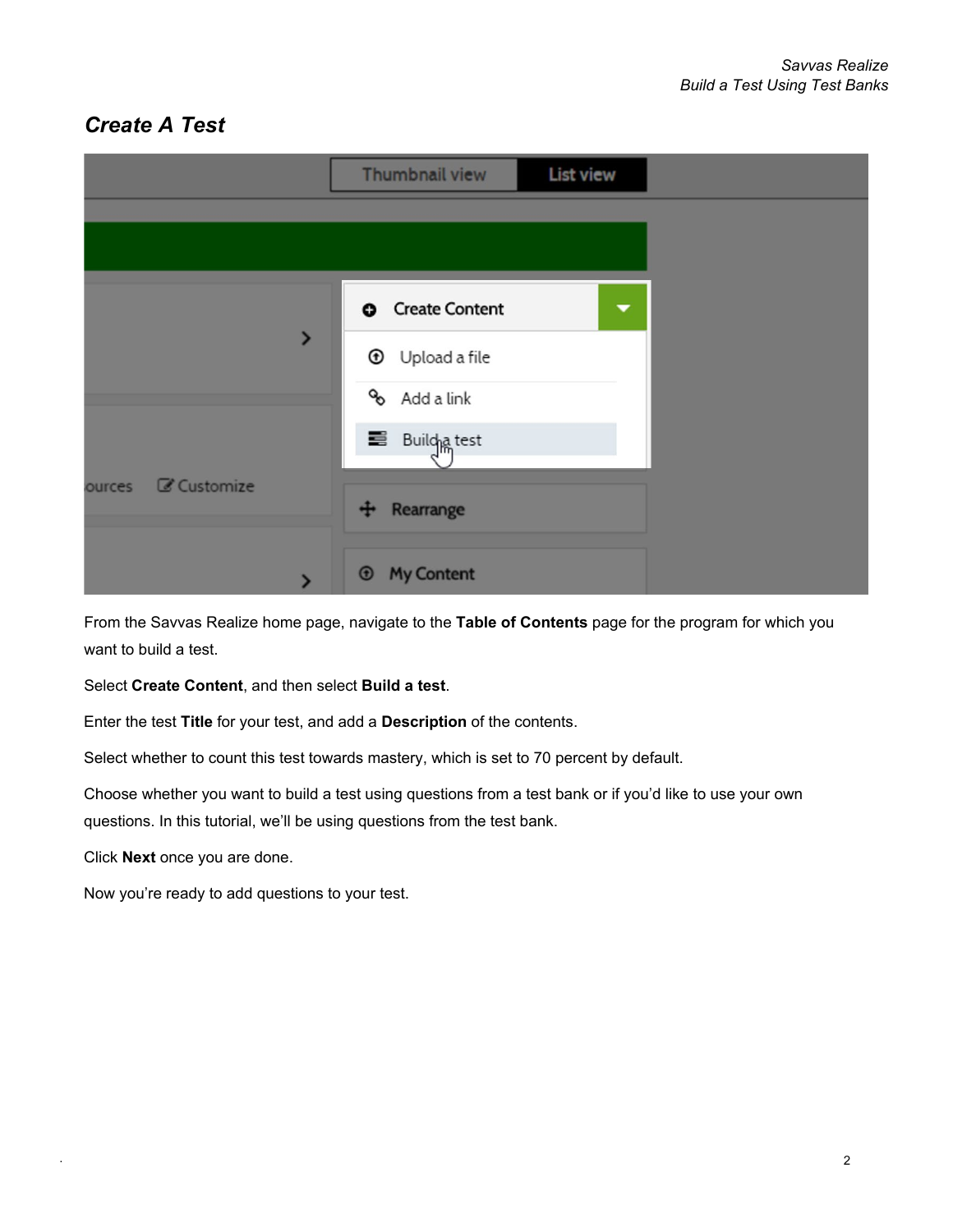### *Using Test Banks*

| realize.<br><b>BROWSE</b><br><b>CLASSES</b><br><b>MY LIBRARY</b><br><b>CENTERS</b><br>Q<br><b>DATA</b>                                                                                                                                                                                                         |        |  |
|----------------------------------------------------------------------------------------------------------------------------------------------------------------------------------------------------------------------------------------------------------------------------------------------------------------|--------|--|
| enVisionMATH Common Core Realize Edition Grade 4 ▼<br>Table of contents<br>Resources<br>Standards<br>Leveled readers<br>Tools $\blacktriangledown$<br>eText                                                                                                                                                    |        |  |
| Search banks by standard<br>G<br>Search banks by keyword<br>Select one, or more standards to search for question banks.                                                                                                                                                                                        |        |  |
| Choose which standards to search<br>Search selected standards<br>÷<br>Common Core Standards Grade 4                                                                                                                                                                                                            |        |  |
| Geometry: Draw and identify lines and angles, and classify shapes by properties of their lines and angles.<br>Common Core Standards Grade 4                                                                                                                                                                    | O      |  |
| Draw points, lines, line segments, rays, angles (right, acute, obtuse), and perpendicular and parallel lines. Identify these in two-<br>dimensional figures.                                                                                                                                                   | O      |  |
| Common Core Standards Grade 4<br>Classify two-dimensional figures based on the presence or absence of parallel or perpendicular lines, or the presence or absence of<br>angles of a specified size. Recognize right triangles as a category, and identify right triangles.                                     | $\Box$ |  |
| Common Core Standards Grade 4<br>Recognize a line of symmetry for a two-dimensional figure as a line across the figure such that the figure can be folded along the line<br>into matching parts. Identify line-symmetric figures and draw lines of symmetry.                                                   | O      |  |
| Common Core Standards Grade 4<br>Measurement and Data: Solve problems involving measurement and conversion of measurements from a larger unit to a smaller unit.                                                                                                                                               | O      |  |
| Common Core Standards Grade 4<br>Know relative sizes of measurement units within one system of units including km, m, cm; kg, g; lb, oz.; l, ml; hr, min, sec. Within a<br>single system of measurement, express measurements in a larger unit in terms of a smaller unit. Record measurement equivalents in a | о      |  |

You have two options to search for questions. You can search banks by standard or by keyword.

On the **Search banks by standard** tab, select one or more standard, and then click **Search selected standards.**

Review the banks for the content you want to add to your test.

Each bank will list the total number of questions. Click the **bank name** to view the test questions.

Click **Show question** to see each question. Some questions have images and audio to further enhance instruction.

Select the checkbox to the right of the question to add it to your test.

The Test Builder will save your progress as you develop your test and keep track of how many questions you have added from the test banks. As you add questions, you will see the number of questions selected increase.

When you are finished adding questions, click **I'm done adding questions**.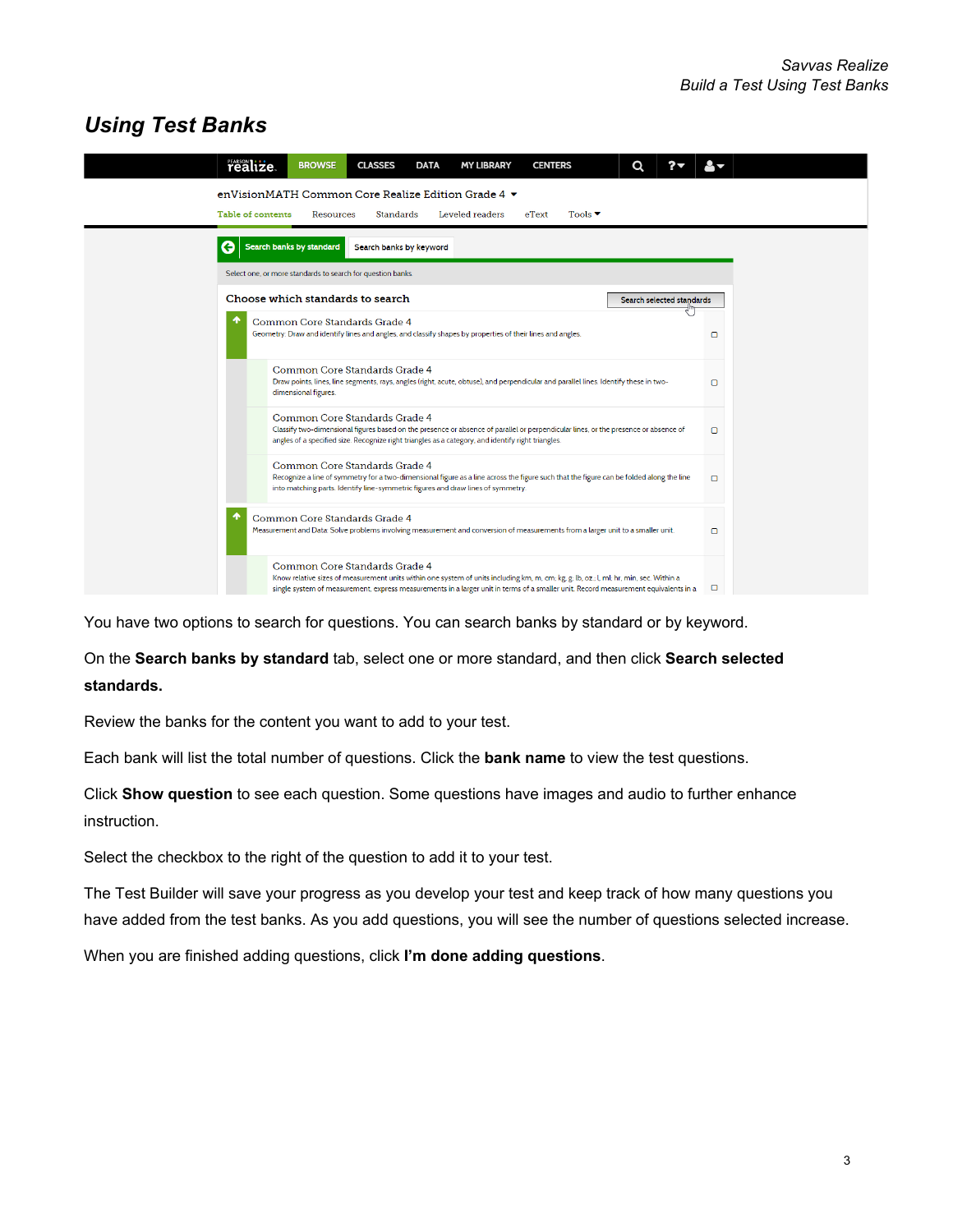#### *Customize and Review Your test*

| realize.                                  | <b>BROWSE</b>                                                                                          | <b>CLASSES</b>                                 | <b>DATA</b> | <b>MY LIBRARY</b>                                                                                           | <b>CENTERS</b> |                            | Q                     | ?                      | $\mathbf{A}$ |
|-------------------------------------------|--------------------------------------------------------------------------------------------------------|------------------------------------------------|-------------|-------------------------------------------------------------------------------------------------------------|----------------|----------------------------|-----------------------|------------------------|--------------|
|                                           |                                                                                                        |                                                |             | enVisionMATH Common Core Realize Edition Grade 4 ▼                                                          |                |                            |                       |                        |              |
| Table of contents                         | Resources                                                                                              | <b>Standards</b>                               |             | Leveled readers                                                                                             | eText          | Tools $\blacktriangledown$ |                       |                        |              |
|                                           |                                                                                                        |                                                |             |                                                                                                             |                |                            | + Rearrange E Preview |                        |              |
| <b>Semester Final</b><br>G                |                                                                                                        |                                                |             |                                                                                                             |                |                            |                       |                        |              |
| You are editing an assessment.            |                                                                                                        |                                                |             |                                                                                                             |                |                            | Cancel                |                        | Done         |
| Title:                                    |                                                                                                        |                                                |             |                                                                                                             |                |                            |                       | <b><i>O</i></b> Cancel | $\vee$ Save  |
| <b>Semester Final</b>                     |                                                                                                        |                                                |             |                                                                                                             |                |                            |                       |                        |              |
| Description:                              |                                                                                                        |                                                |             |                                                                                                             |                |                            |                       |                        |              |
| Semester final test                       |                                                                                                        |                                                |             |                                                                                                             |                |                            |                       |                        |              |
|                                           |                                                                                                        | Do you want this test to count toward mastery? |             |                                                                                                             |                |                            |                       |                        |              |
| Mastery is set to a 70% score by default. |                                                                                                        |                                                |             |                                                                                                             |                |                            |                       |                        |              |
| Yes<br>()                                 |                                                                                                        |                                                |             |                                                                                                             |                |                            |                       |                        |              |
| $\bigcirc$ No                             |                                                                                                        |                                                |             |                                                                                                             |                |                            |                       |                        |              |
| + Add items from test bank                |                                                                                                        |                                                |             |                                                                                                             |                |                            |                       |                        |              |
|                                           | Grace measures all of the pens in her desk. The line plot shows the lengths of her pens in inches. How |                                                |             |                                                                                                             |                |                            |                       |                        |              |
|                                           | <b>E</b> Hide question                                                                                 |                                                |             |                                                                                                             |                |                            |                       |                        |              |
|                                           |                                                                                                        |                                                |             | Grace measures all of the pens in her desk. The line plot shows the lengths of her pens in inches. How many |                |                            |                       |                        |              |
|                                           |                                                                                                        | pens does Grace have in all?                   |             |                                                                                                             |                |                            |                       |                        |              |

Now you can customize your test.

To edit the test information, click the **Edit** link on the far right of the title and description of the test. Click **Save** when you are finished.

To review an individual question on your test, click **Show question**.

To remove a question from the test, click the **trash can** icon.

Change the order of the questions by clicking **Rearrange**. You can drag and drop the questions to appear in the order you want.

Once you're finished customizing your test, click **Done**. Your edited test displays with your changes.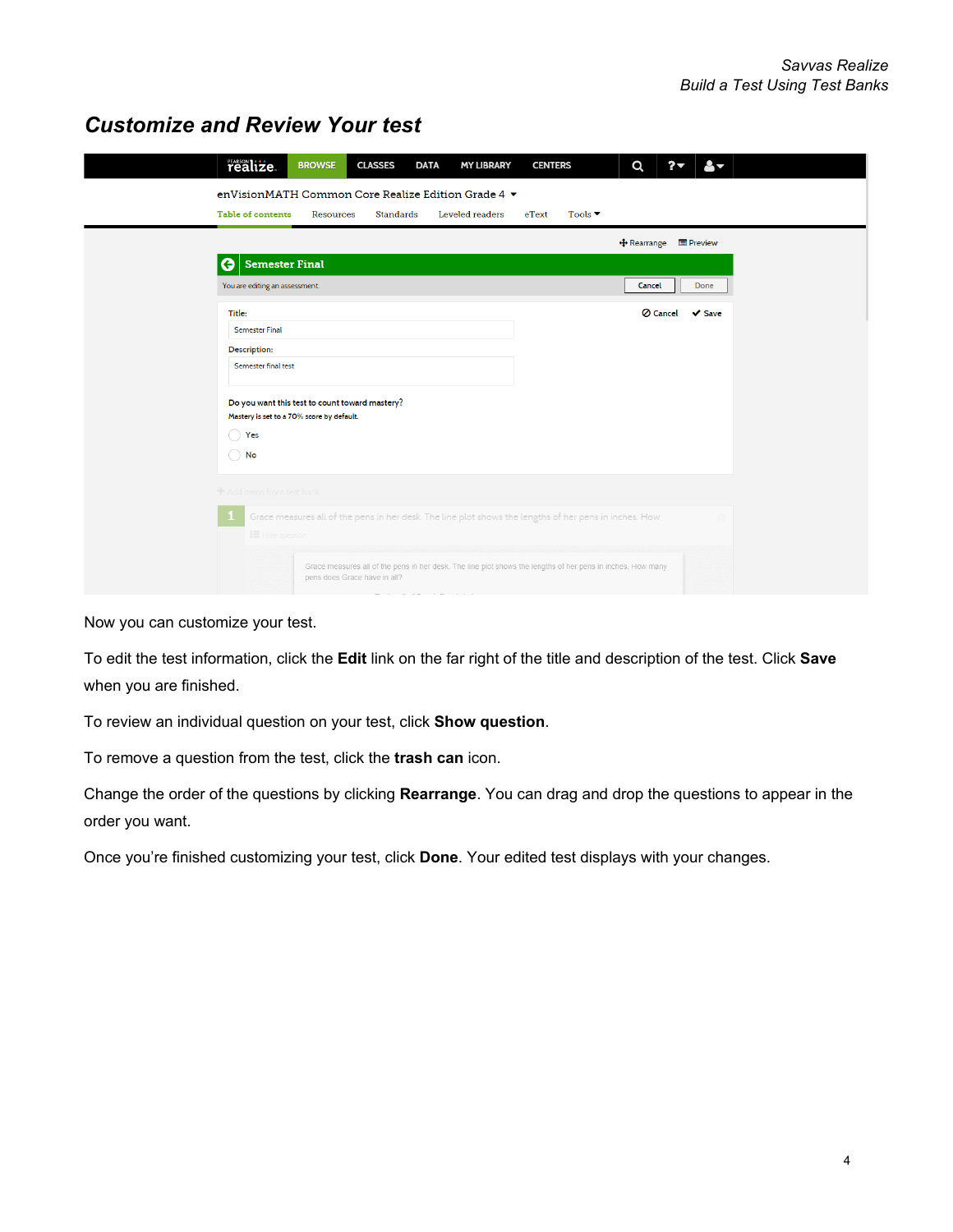# *View Tests*

|                                                                          | realize.                                                                                                                             | <b>BROWSE</b>  | <b>CLASSES</b>                       | <b>DATA</b> | <b>MY LIBRARY</b> | <b>CENTERS</b> |                            | Q | $2-$                      | $\mathbf{A}$   |  |
|--------------------------------------------------------------------------|--------------------------------------------------------------------------------------------------------------------------------------|----------------|--------------------------------------|-------------|-------------------|----------------|----------------------------|---|---------------------------|----------------|--|
|                                                                          | enVisionMATH Common Core Realize Edition Grade 4 ▼<br>Table of contents                                                              | Resources      | <b>Standards</b>                     |             | Leveled readers   | eText          | Tools $\blacktriangledown$ |   |                           |                |  |
|                                                                          |                                                                                                                                      |                |                                      |             |                   |                |                            |   | <b>O</b> Create Content   |                |  |
| l G<br>Your Content for enVisionMATH Common Core Realize Edition Grade 4 |                                                                                                                                      |                |                                      |             |                   |                |                            |   |                           |                |  |
|                                                                          |                                                                                                                                      | Semester Final | □ Info ■ Customize ■ Assign ■ Remove |             |                   |                |                            |   |                           |                |  |
|                                                                          |                                                                                                                                      |                |                                      |             |                   |                |                            |   | <b>O</b> Create Content ▲ |                |  |
|                                                                          |                                                                                                                                      |                |                                      |             |                   |                |                            |   |                           |                |  |
|                                                                          |                                                                                                                                      |                |                                      |             |                   |                |                            |   |                           |                |  |
|                                                                          |                                                                                                                                      |                |                                      |             |                   |                |                            |   |                           |                |  |
|                                                                          |                                                                                                                                      |                |                                      |             |                   |                |                            |   |                           |                |  |
|                                                                          |                                                                                                                                      |                |                                      |             |                   |                |                            |   |                           |                |  |
|                                                                          |                                                                                                                                      |                |                                      |             |                   |                |                            |   |                           |                |  |
|                                                                          |                                                                                                                                      |                |                                      |             |                   |                |                            |   |                           |                |  |
|                                                                          |                                                                                                                                      |                |                                      |             |                   |                |                            |   |                           |                |  |
|                                                                          | Copyright © Pearson Education, Inc. or its affiliates. All Rights Reserved. User Agreement   Privacy Policy   Credits   rev. 8aadf35 |                |                                      |             |                   |                |                            |   |                           | <b>PEARSON</b> |  |

To view your test on the program's table of content page, click **My Content**. Only the tests you have created under that program will be listed here.

Choose **Customize** to edit your description and questions, **Assign** to assign your test to students, or **Remove** to delete your test.

Want to take the test as a student? Click the title of the test to view the test in the test player. This is the view that students will see when they take the assessment.